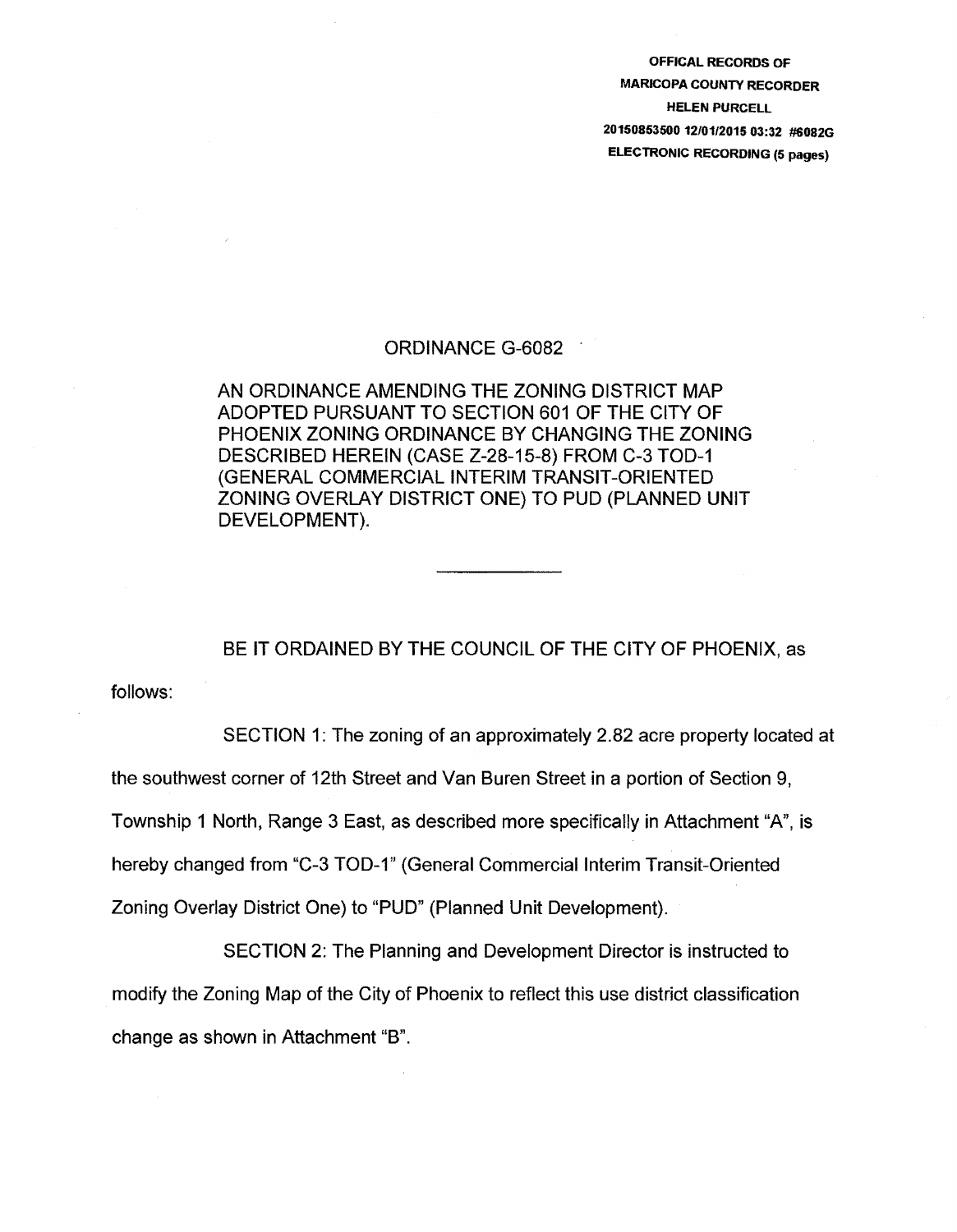SECTION 3: Due to the site's specific physical conditions and the use district applied for by the applicant, this rezoning is subject to compliance with the PUD narrative and the following stipulations, violation of which shall be treated in the same manner as a violation of the City of Phoenix Zoning Ordinance:

- 1. An updated Development Narrative for the St. Ambrose PUD reflecting the changes approved through this request shall be submitted to the Planning and Development Department within 30 days of City Council approval of this request. The updated Development Narrative shall be consistent with Development Narrative date stamped July 31, 2015, as modified by the following stipulations.
- 2. The developer shall construct all streets adjacent to the development with paving, curb, gutter, sidewalk, curb ramps, streetlights, landscaping and other incidentals as per plans approved by the Planning and Development Department. All improvements shall comply with all ADA accessibility standards.
- 3. The property owner shall record a Notice to Prospective Purchasers of Proximity to Airport in order to disclose the existence, and operational characteristics of Phoenix Sky Harbor International Airport to future owners or tenants of the property.

SECTION 4: If any section, subsection, sentence, clause, phrase or

portion of this ordinance is for any reason held to be invalid or unconstitutional by the

decision of any court of competent jurisdiction, such decision shall not affect the validity

of the remaining portions hereof.

PASSED by the Council of the City of Phoenix this 18th day of November

2015.

**MAYOR** 



ATTEST:

Muyer City Clerk

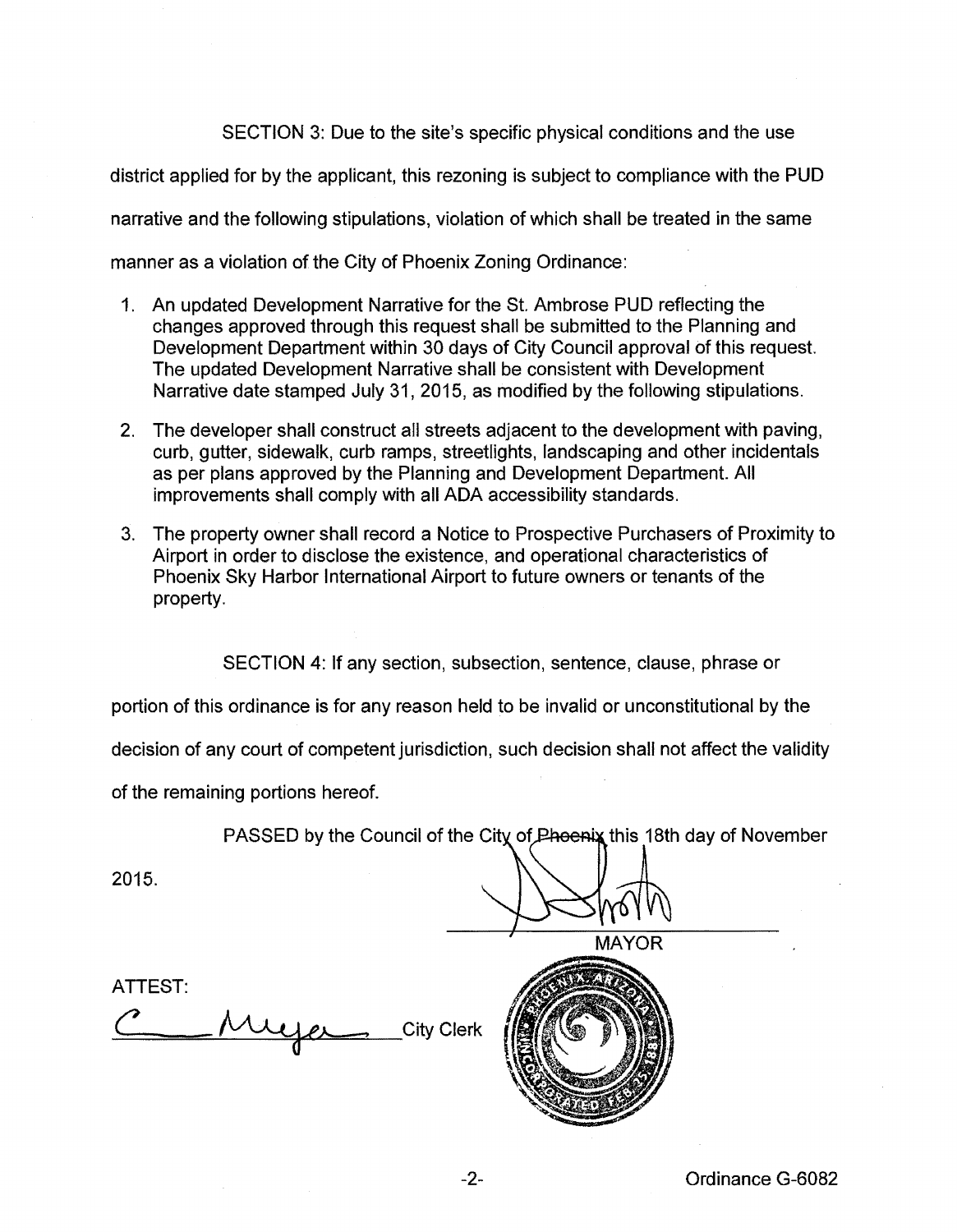APPROVED AS TO FORM: Acting City Attorney

REVIEWED BY:

**City Manager** 

PL:tml:1208816v1: (CM#61) (Item #119) - 11/18/15

Attachments: A- Legal Description (1 Page) B- Ordinance Location Map (1 Page)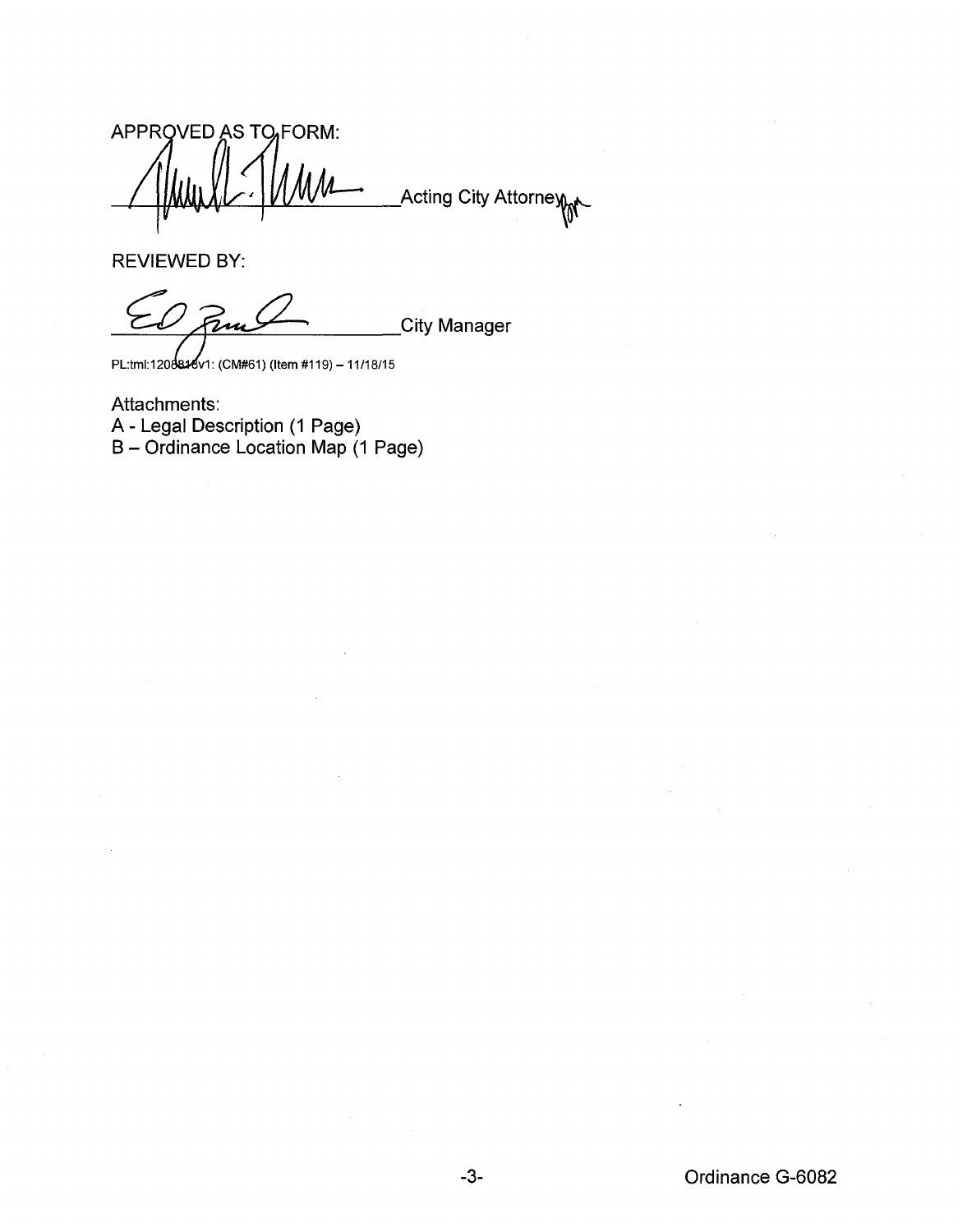## ATTACHMENT A

## LEGAL DESCRIPTION FOR Z-28-15-8

IN A PORTION OF SECTION 9, TOWNSHIP 1 NORTH, RANGE 3 EAST,

LOTS 7, 8, 9, 10, 11, 12, 13, AND 14, BLOCK 1, PORTER & BAXTER'S SUBDIVISION, OF TRACT "B" MURPHY'S ADDITION, ACCORDING TO BOOK 1 OF MAPS, PAGE 28, RECORDS OF MARICOPA COUNTY, ARIZONA;

EXCEPT THAT PORTION THEREOF LYING WITHIN THE RIGHT OF WAY OF VAN BUREN STREET AS WIDENED.